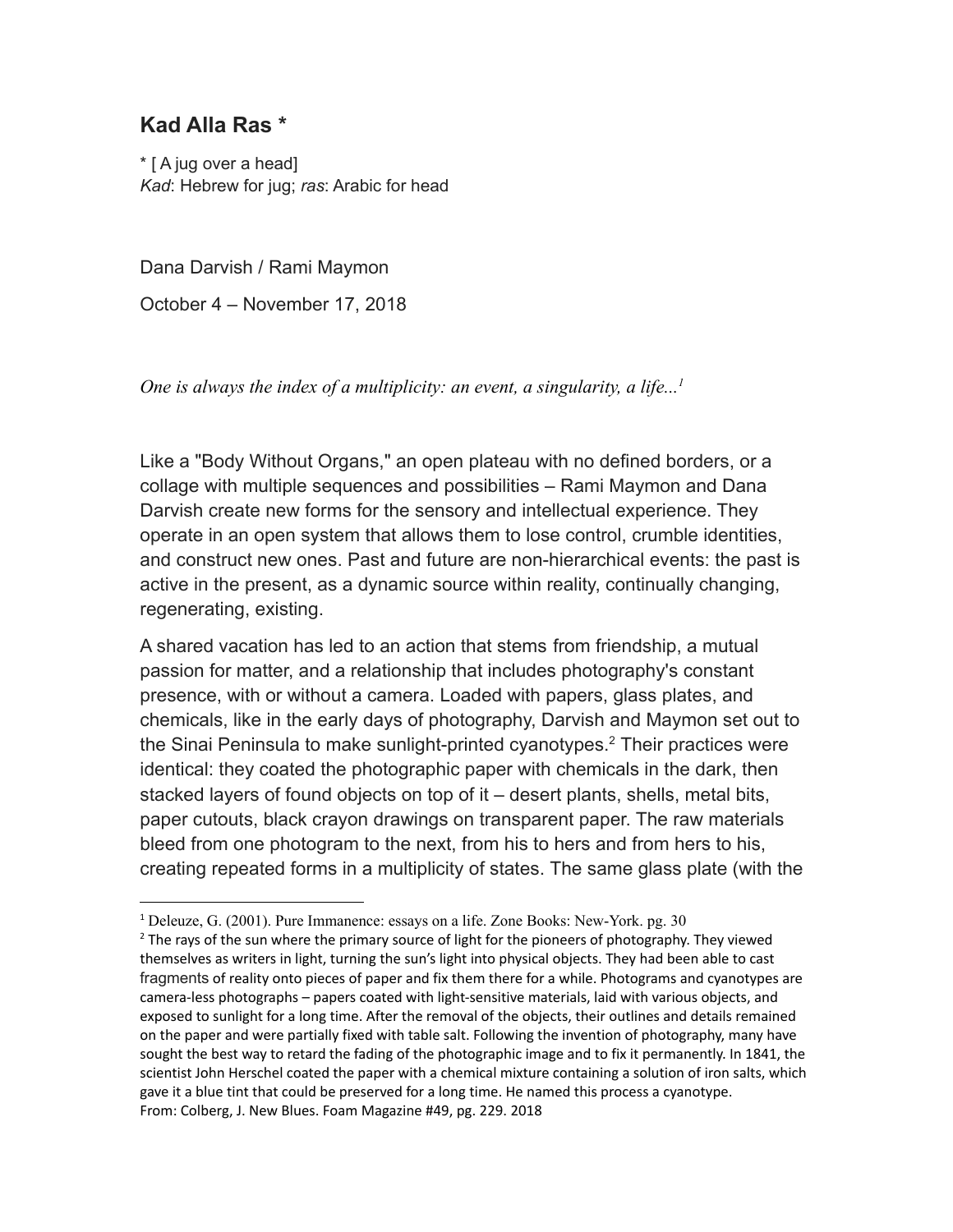same scratches and flaws) is set on top of the arrangement of paper cutouts and various objects. The identical raw materials, in different arrays, were exposed to the blazing Sinai sun. After the images were set and the layers removed, the photograms were rinsed and set on a white sheet to dry. By chance, Maymon's row of jug images was set down above Darvish's line of heads. A variety of blue compositions of jugs-over-heads came into view.

In Sinai, the two were exposed, with no visual or textual resources to turn to, dependent on their various routines, inclinations, and preferences. They worked intuitively, out of the subconscious of the visual culture they have accumulated in their long artistic career, recollection of representations from the history of art, archeology, and the history of photography. Between the strata of signs and symbols in Maymon's jugs, features were revealed echoing shards collected in archeological sites, ornaments from Philistine or Canaanite pottery, decorative motifs from pre-state Israeli ceramics, and forms inspired by the Bauhaus School. Darvish's heads evoked African masks, Cubism, German Expressionism – a language of abstraction that turns to Surrealist and Modernist art. Jug and head in the process of construction and deconstruction – a remembrance of shapes from the yellow desert that have become fixed and joined together under the color blue.

Sunlight printing confers a reverse image upon the world. The darkness gains life; life remains without light. The first photographers who had experienced the photogram called the process "shadow writing."<sup>3</sup> Only ghosts remained on the paper, shades of the existence of the place, the object, or the portrait. In the 18<sup>th</sup> century, the German poet and thinker Johann Wolfgang von Goethe wrote *The Sorrows of Young Werther*, giving his protagonist a blue coat and yellow vest and trousers. In the early 19<sup>th</sup> century, he published *The Theory of Colors*, arguing that light and shadow, and the correlation between the ways the human eye sees and the brain, determine how people experience color. The blue and the yellow were, for him, the absolute means for creating chromatic harmony. In the Victorian era, when photography and the cyanotype were invented, blue was perceived as representing melancholy, love, and dreaminess. Goethe undoubtedly helped establish the idea that began with medieval Symbolism and carried on to the modern age – blue was the color for depicting agony and melancholy.<sup>4</sup> At the turn of the 19<sup>th</sup> century, blue became the dominant color in Pablo Picasso's paintings. The art historian Anne Baldessari thinks that a cyanotype Picasso made in 1899 had been the source of inspiration for his Blue

 $3$  Henry Fox Talbot named sun printing "scianography," or writing with shadows. Warner Marien, M. (2002). Photography, A Cultural History. Laurence King Publication: London. pg. 18

<sup>4</sup> Pastoureau, M. (2001). Blue, The History of a Color. Princeton University Press: New Jeresy. pg. 134-141